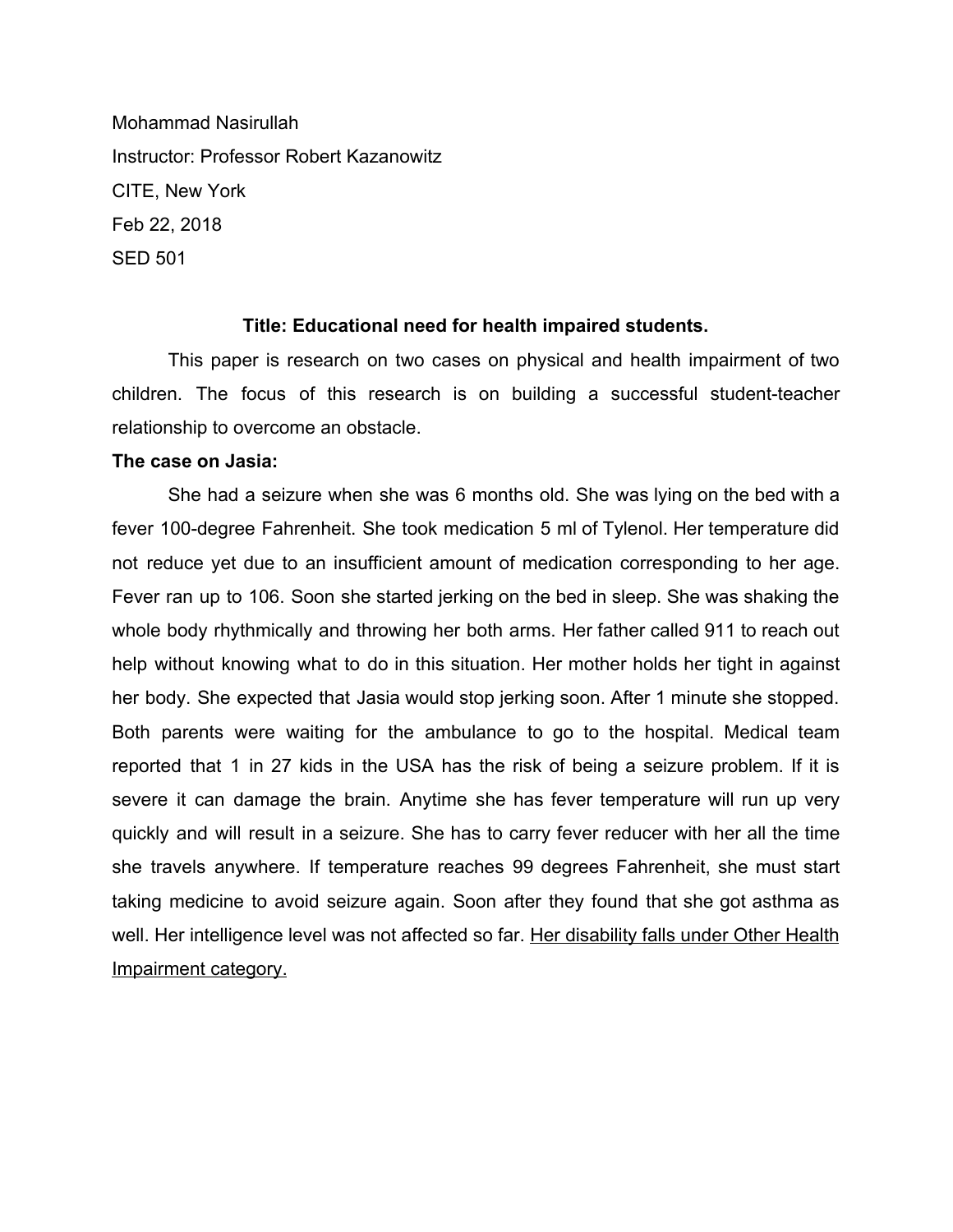"Transition considerations for a student with OI, OHI or TBI can take two major forms. First is the transition from school to adult living. This type of transition and curriculum content would not differ significantly -------- Such as for assistive technology or support for health care needs are addressed. For example, a student who is physical limitations requires adult assistance in many activities of daily living may need the IEP team to spend considerable time planning for a residual living option that provides for maximum independence but still includes necessary care.<sup>1"</sup>

Jasia's parents have informed her teacher about her health condition. She has asthma. But Jasia is achieving the highest score in the academic setting. Her teacher and parents worked together to make sure the child has access to services that she needs for the highest potential.

## **The case of Cole:**

It reminds me of a movie named "Holland Opus" where the child of a teacher developed a disability when the child was sleeping on stroller outside and encounters stomping sounds and loud honk in a party. His parents brought him to the doctor for a hearing test. The result says that The baby losses hearing for being exposed to high-frequency sound. Now since he cannot hear, he doesn't know sounds words and meaning. He will not be able to sing or play musical instruments. His disability falls under TBI (Traumatic brain injury).

The study shows that "although TBI is usually associated with accidents, it, unfortunately, is also frequently caused by intentionally inflicted injuries, particularly for young children. This phenomenon is sometimes referred to as shaken baby syndrome or shaken impact syndrome when the child's head actually impacts a surface such as a floor or a wall. The characteristics of TBI are varied and depend on the type and location of the injury, the severity of the injury, and the age of the individual when the traumatic event occurs."2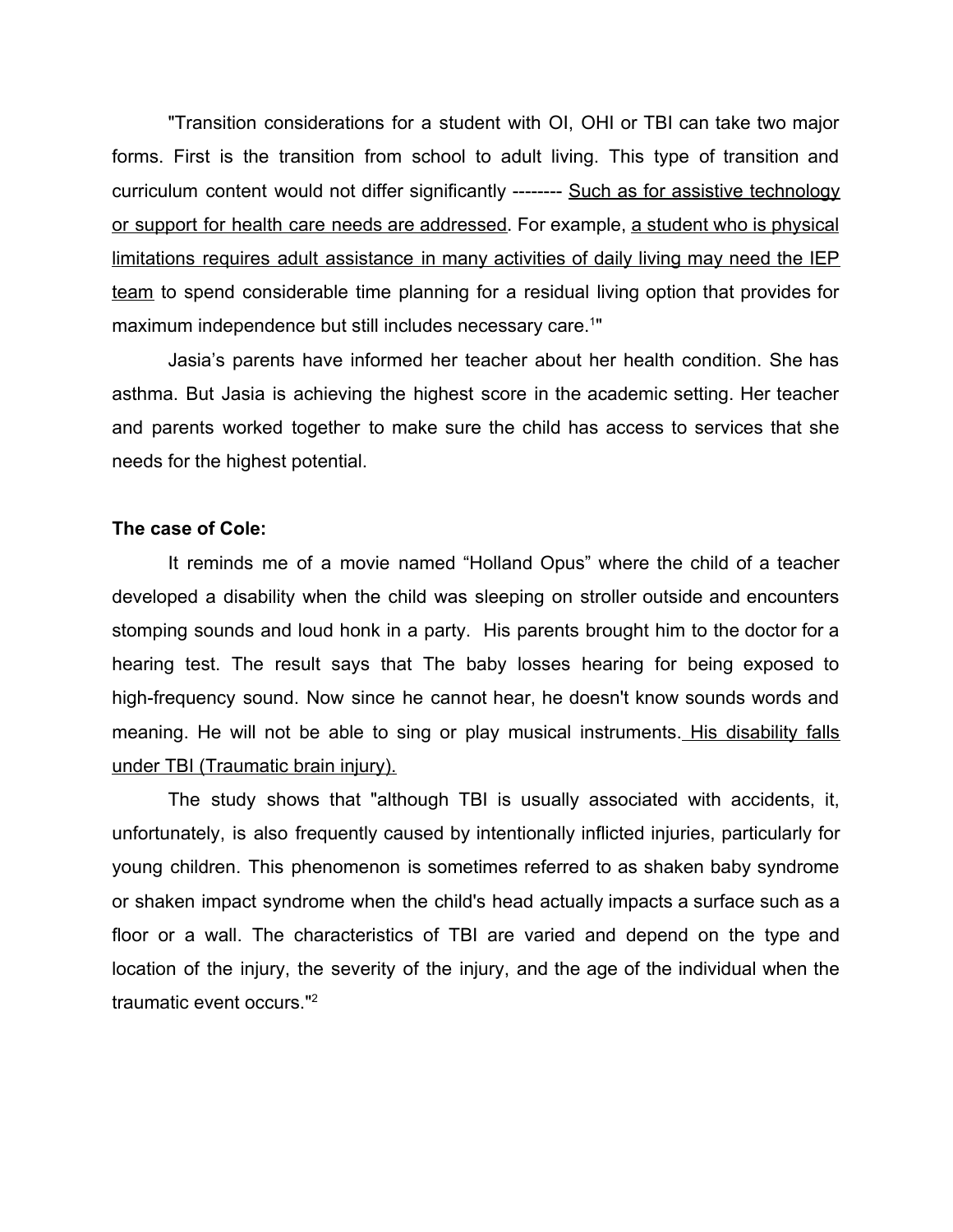Compared to Jasia Mr. Holland's son, Cole, was has achieved his highest based on the access he was given. His condition was he could not speak. He uses sign language. He loves music. But his best interest was in science. He wanted to be an astronomer. His father is a music teacher expected that his son would be able to play a musical instrument. But if he does not hear how he will be composing the meaning of sounds. His father taught his class about how a musician communicates with the audience without talking to them. Even though his son does not hear and he expected him to teach music. Music is the vibration of thought. If the baby never knows what C chord sounds like, how will he be able to play C chord? Mr. Holland got frustrated.

His expectation for his son was unrealistic because of its unachievable ness. It would be more logical for him to support his son's idea of studying astronomy rather than music in order to build a successful student-teacher relationship through IEP. Being supportive is the key to this relationship. Cole expressed his feelings about his interest to his parents. But Mr. Holland did not pay attention as much as he was supposed to. Rather he demoralized him by scolding, and lower his expectation. It affects the child's educational goals to go in the wrong direction.

Due to traumatic brain injuries students finds difficulty to achieve their highest level. Mostly in the educational setting we need to make sure that child and teacher have a good working relationship like a family who cares kids situation truly to plan lesson Lesson plan should be universal so that the students with disabilities can learn better along with regular kids. Researchers have found if students are provided lessons with different or alternative models while also getting instruction in their below-average decoding skills. The four ways that can alternatively be taught are: visual, tactile, auditory and kinesthetic.